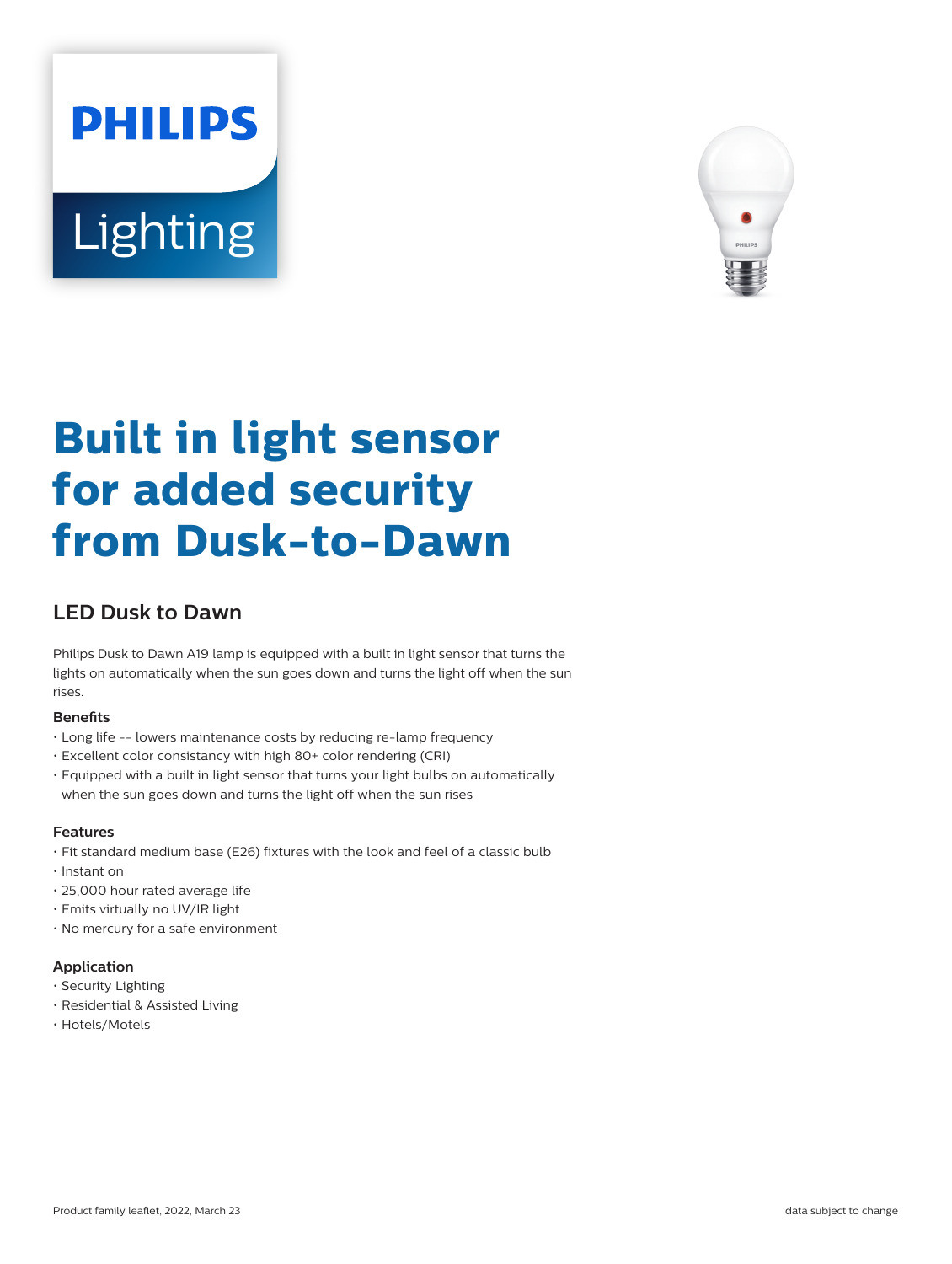#### **LED Dusk to Dawn**

**Versions**









**E26 A19 Frosted E27 A 60mm Frosted**

**E27 A 60mm Frosted Single Contact Medium Screw A19 (A19) Frosted**

| Product                        |         |          |
|--------------------------------|---------|----------|
| BC8A19/AMB/827/ND D2D 120V 4/1 | 61.4 mm | 109.8 mm |

| Product                           |              |        |
|-----------------------------------|--------------|--------|
| LED D2D 60W A60 F27 WW FR ND SRT4 | 62 mm 114 mm |        |
| LED D2D 60W A60 E27 CW FR ND SRT4 | 62 mm        | 114 mm |

#### **Dimensional drawing**



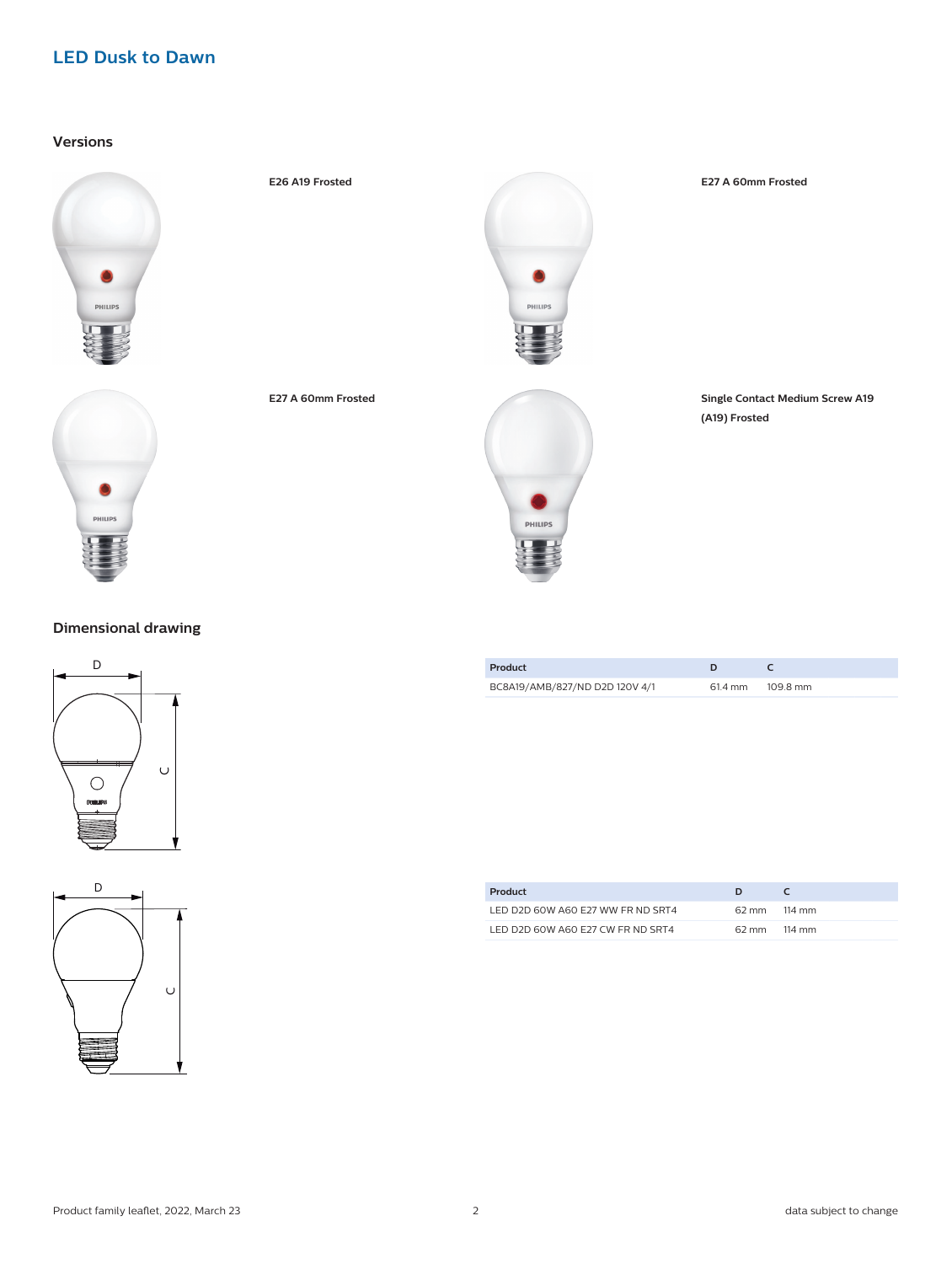#### **LED Dusk to Dawn**

#### **Dimensional drawing**



| <b>Controls and dimming</b>             |                |
|-----------------------------------------|----------------|
| Dimmable                                | N <sub>0</sub> |
|                                         |                |
| <b>Operating and electrical</b>         |                |
| <b>Wattage Equivalent</b>               | 60 W           |
| <b>Starting Time (Nom)</b>              | 0.5s           |
|                                         |                |
| <b>General information</b>              |                |
| <b>Switching Cycle</b>                  | 50000X         |
|                                         |                |
| <b>Light technical</b>                  |                |
| <b>I Imf At Fnd Of Nominal Lifetime</b> | 70%            |
| (Nom)                                   |                |
|                                         |                |
| <b>Mechanical and housing</b>           |                |
| <b>Bulb Finish</b>                      | Frosted        |
| <b>Bulb Shape</b>                       | A19 (A19)      |

#### **Approval and application**

|            |                                                      | <b>Energy Consumption kWh/</b> |
|------------|------------------------------------------------------|--------------------------------|
| Order Code | <b>Full Product Name</b>                             | 1000 h                         |
|            | 929001261503 BC8A19/AMB/827/ND D2D 120V 4/1          | - kWh                          |
|            | 929001383631 LED D2D 60W A60 E27 WW FR ND SRT4 8 kWh |                                |

|            |                                                      | <b>Energy Consumption kWh/</b> |
|------------|------------------------------------------------------|--------------------------------|
| Order Code | <b>Full Product Name</b>                             | 1000 h                         |
|            | 929001383731 LED D2D 60W A60 E27 CW FR ND SRT4 7 kWh |                                |
|            | 929002333603 8.8A19/AMB/927/ND D2D 4/1FB T20         | $\overline{\phantom{0}}$       |

#### **Operating and electrical**

|              |                                      | Input     | Voltage | Power |              |                                          | Input     | Voltage | Power |
|--------------|--------------------------------------|-----------|---------|-------|--------------|------------------------------------------|-----------|---------|-------|
| Order Code   | <b>Full Product Name</b>             | Frequency | (Nom)   | (Nom) | Order Code   | <b>Full Product Name</b>                 | Frequency | (Nom)   | (Nom) |
| 929001261503 | BC8A19/AMB/827/ND                    | 60 Hz     | 120 V   | 8 W   | 929001383731 | LED D2D 60W A60 E27                      | 50 Hz     | 230 V   | 6.5 W |
|              | D <sub>2</sub> D <sub>120V</sub> 4/1 |           |         |       |              | CW FR ND SRT4                            |           |         |       |
| 929001383631 | LED D2D 60W A60 E27                  | 50 Hz     | 230 V   | 7.5 W |              | 929002333603 8.8A19/AMB/927/ND D2D 60 Hz |           | 120 V   | 8.8 W |
|              | WW FR ND SRT4                        |           |         |       |              | 4/1FB T20                                |           |         |       |

#### **General information**

| Product                         |        |          |
|---------------------------------|--------|----------|
| 8.8A19/AMB/927/ND D2D 4/1FB T20 | 615 mm | 109.8 mm |